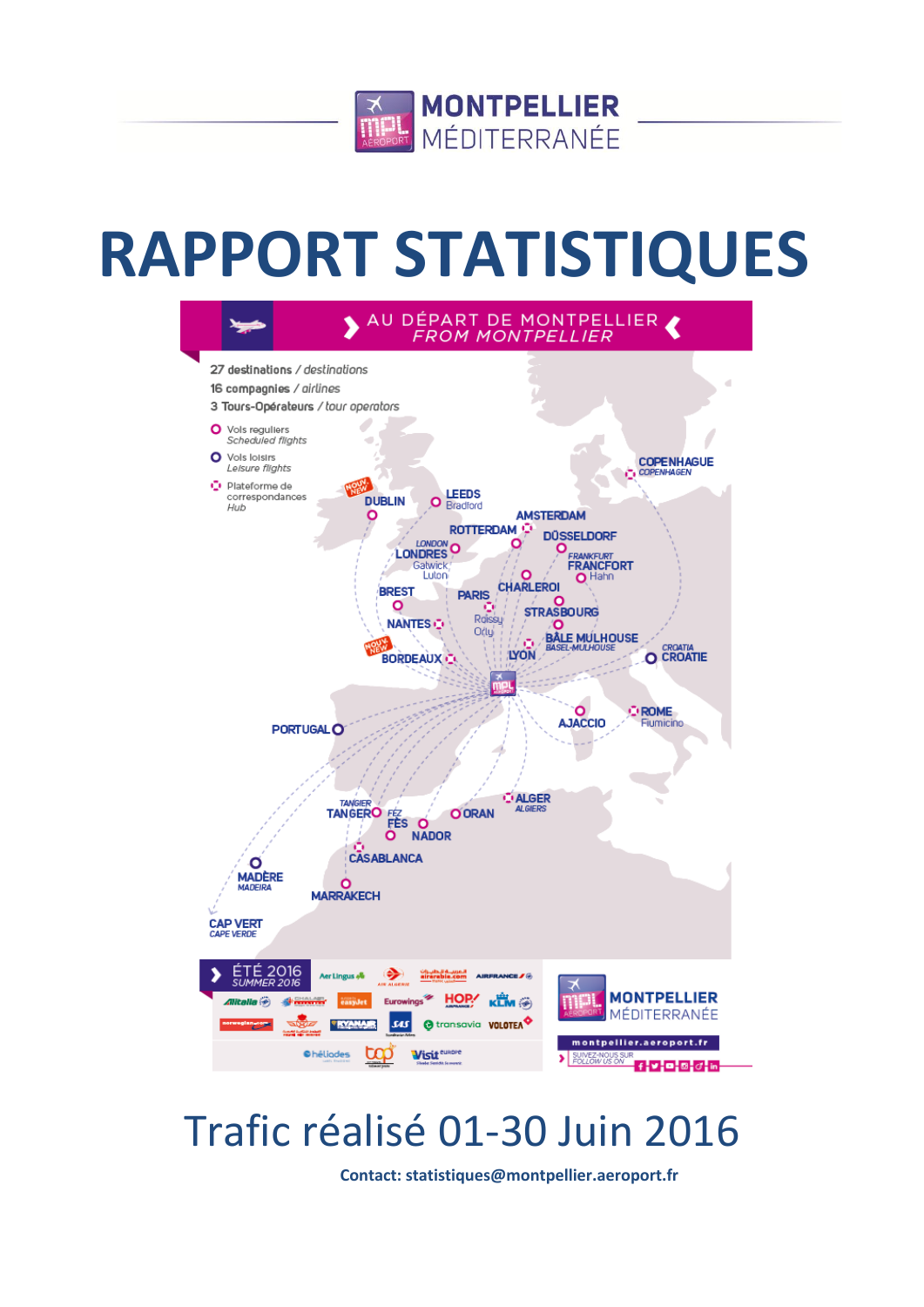## **TRAFIC COMMERCIAL**

|                              | Mois de : JUIN | Cumul jusqu'au mois de : JUIN |            |         |         |           |  |
|------------------------------|----------------|-------------------------------|------------|---------|---------|-----------|--|
|                              | 2016           | 2015                          | Variation  | 2016    | 2015    | Variation |  |
| <b>Passagers:</b>            | 163 595        | 144 951                       | 12,86%     | 780 387 | 684766  | 13,96%    |  |
| <b>LOCAUX :</b>              | 163 144        | 144 673                       | 12,77%     | 779 392 | 684 078 | 13,93%    |  |
| <b>NATIONAUX</b>             | 98 595         | 95 466                        | 3,28%      | 511876  | 494 706 | 3,47%     |  |
| <b>Réguliers</b>             | 95 920         | 94 919                        | 1,05%      | 506 745 | 491 345 | 3,13%     |  |
| Non Réguliers                | 2675           | 547                           | 389,03%    | 5 1 31  | 3 3 6 1 | 52,66%    |  |
| <b>EUROPEENS</b>             | 54 530         | 42 459                        | 28,43%     | 188 383 | 153 727 | 22,54%    |  |
| <b>Réguliers</b>             | 53 348         | 42 084                        | 26,77%     | 184 652 | 150 474 | 22,71%    |  |
| Non Réguliers                | 1 1 8 2        | 375                           | 215,20%    | 3731    | 3 2 5 3 | 14,69%    |  |
| <b>INTERNATIONAUX</b>        | 10019          | 6748                          | 48,47%     | 79 133  | 35 645  | 122,00%   |  |
| <b>Réguliers</b>             | 10 019         | 6742                          | 48,61%     | 79 112  | 35 628  | 122,05%   |  |
| Non Réguliers                |                | $6 \mid$                      | $-100,00%$ | 21      | 17      | 23,53%    |  |
| <b>TRANSITS (ARRIVEES) :</b> | 451            | 278                           | 62,23%     | 995     | 688     | 44,62%    |  |

 $\Box$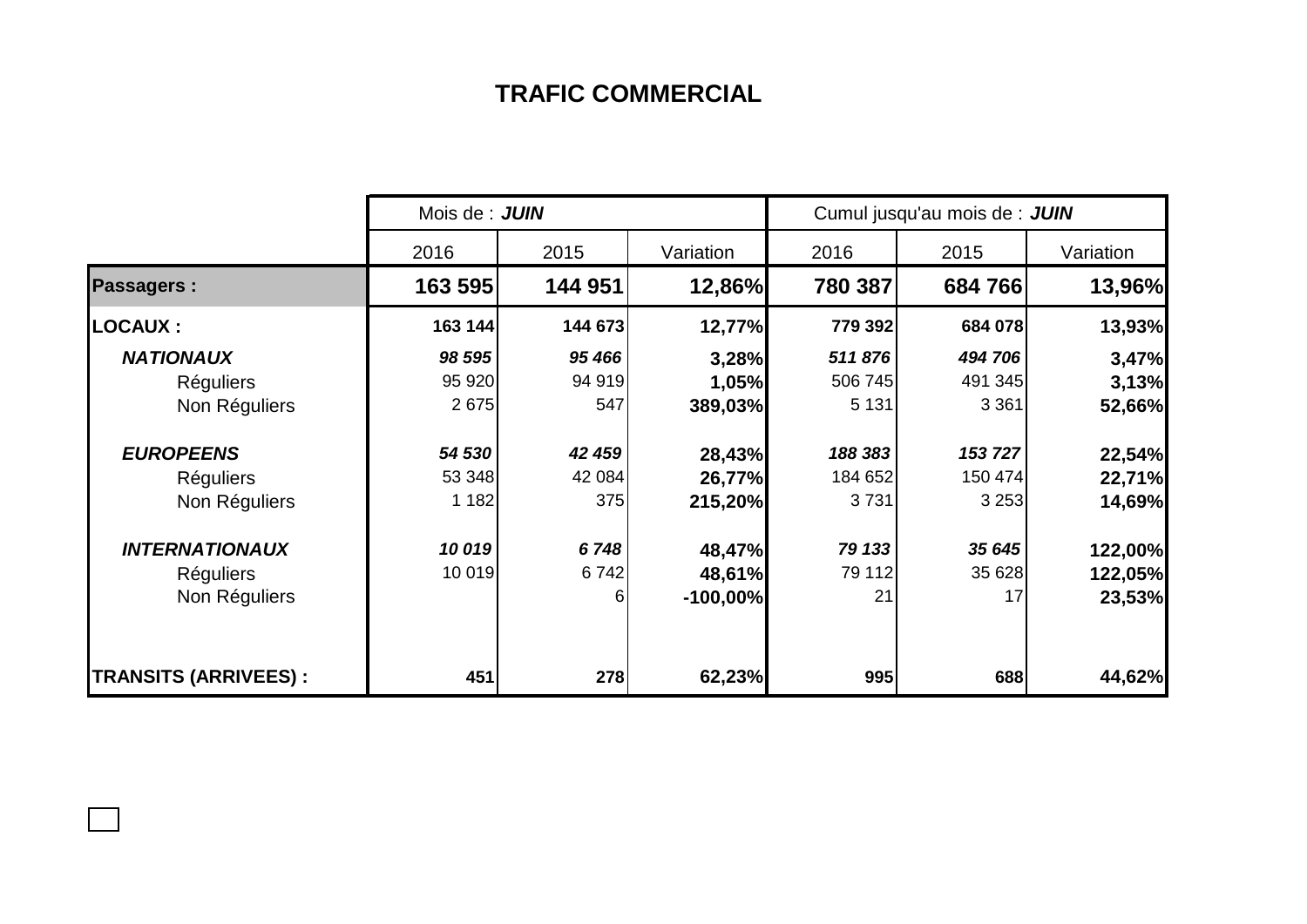#### **à fin JUIN 2016 Comparatif Trafic Par Compagnies - 2016/15 Vols Réguliers et Non Réguliers**

|                                                 | juin               |              | Variation                                            | <b>TOTAL</b>  |                    | Variation                           |
|-------------------------------------------------|--------------------|--------------|------------------------------------------------------|---------------|--------------------|-------------------------------------|
|                                                 | 2015               | 2016         | 2016/15                                              | 2015          | 2016               | 2016/15                             |
|                                                 |                    |              |                                                      |               |                    |                                     |
| <b>REGULIERS</b>                                |                    |              |                                                      |               |                    |                                     |
| <b>AER LINGUS</b><br><b>AIR ALGERIE</b>         | 239                | 2 3 6 0      | 100,00%                                              | 239           | 3 4 6 1<br>3 0 2 2 | 100,00%<br>1164,44%                 |
| AIR ARABIA MAROC                                | 6503               | 976<br>7785  | 308,37%<br>19,71%                                    | 35 389        | 63 477             | 79,37%                              |
| <b>AIR FRANCE</b>                               | 76479              | 76 348       | $-0,17%$                                             | 411 519       | 418 267            | 1,64%                               |
| <b>ALITALIA</b>                                 | 1543               | 2 2 6 8      | 46,99%                                               | 7 284         | 10 042             | 37,86%                              |
| <b>CHALAIR</b>                                  |                    | 836          | 100,00%                                              |               | 3 1 7 5            | 100,00%                             |
| <b>EASYJET</b>                                  | 13579              | 16982        | 25,06%                                               | 59 985        | 64 661             | 7,80%                               |
| <b>EASYJET SWITZERLAND</b>                      | 3 2 9 1            | 3641         | 10,64%                                               | 17821         | 18 229             | 2,29%                               |
| <b>EUROPE AIRPOST</b><br>(PAX EQUIPAGE)         |                    |              |                                                      |               |                    |                                     |
| <b>EUROWINGS</b>                                |                    | 457          | 100,00%                                              |               | 822                | 100,00%                             |
| <b>GERMANWINGS</b><br>HOP!                      | 513                |              | $-100,00%$<br>$-5,46%$                               | 915<br>42 311 |                    | $-100,00%$                          |
| <b>KLM ROYAL DUTCH AIRLINES</b>                 | 9 1 6 1<br>4 2 7 0 | 8661<br>8008 | 87,54%                                               | 6274          | 44 298<br>27 973   | 4,70%<br>345,86%                    |
| <b>LUFTHANSA</b>                                | 1116               |              | $-100,00%$                                           | 1955          |                    | $-100,00%$                          |
| <b>NORWEGIAN</b>                                | 863                | 2501         | 189,80%                                              | 863           | 5769               | 568,48%                             |
| <b>ROYAL AIR MAROC</b>                          |                    | 1 2 5 8      | 100,00%                                              |               | 12 613             | 100,00%                             |
| <b>RYANAIR</b>                                  | 13 4 55            | 13847        | 2,91%                                                | 47 597        | 46 374             | $-2,57%$                            |
| <b>SCANDINAVIAN AIRLINES SYSTEM</b>             | 154                |              | $-100,00%$                                           | 154           |                    | $-100,00%$                          |
| <b>TRANSAVIA</b>                                | 3 3 0 0            | 3 2 8 4      | $-0,48%$                                             | 7626          | 7 3 2 1            | $-4,00%$                            |
| <b>VOLOTEA</b>                                  | 9279               | 10 075       | 8,58%                                                | 37 515        | 41 004             | 9,30%                               |
| <b>WEST AIR SWEDEN</b> (PAX EQUIPAGE)           |                    |              |                                                      |               | 1                  | 100,00%                             |
|                                                 |                    |              |                                                      |               |                    |                                     |
| <b>NON REGULIERS</b>                            |                    |              |                                                      |               |                    |                                     |
| <b>AER LINGUS</b>                               |                    |              | $\overline{\phantom{a}}$                             |               |                    | $\ddotsc$                           |
| <b>AIGLE AZUR</b><br><b>AIR ALGERIE</b>         |                    |              | $\overline{\phantom{a}}$<br>$\ddot{\phantom{a}}$     |               |                    | $\overline{\phantom{a}}$<br>        |
| <b>AIR ARABIA MAROC</b>                         |                    |              | $\ddot{\phantom{a}}$                                 |               |                    | $\ddotsc$                           |
| <b>AIR CORSICA</b>                              |                    |              | Ξ.                                                   |               |                    |                                     |
| <b>AIR EUROPA</b><br><b>AIR FRANCE</b>          | 493                |              | $-100,00%$                                           | 649           | 542<br>925         | 100,00%<br>42,53%                   |
| AIR MEDITERRANEE                                |                    |              |                                                      | 505           |                    | $-100,00%$                          |
| <b>AIR NOSTRUM</b>                              |                    |              |                                                      |               |                    |                                     |
| AIR VALLEE                                      |                    |              |                                                      |               |                    |                                     |
| <b>AIRLINAIR</b><br><b>ALITALIA</b>             |                    | 702          | --<br>100,00%                                        |               | 702                | $\overline{\phantom{a}}$<br>100,00% |
| <b>ATLANTIQUE AIR ASSISTANCE</b>                |                    |              | --                                                   |               |                    | $\ddotsc$                           |
| <b>AVIATION DEFENSE SERVICE</b>                 |                    |              | $\overline{\phantom{a}}$<br>$\overline{\phantom{a}}$ | 17            |                    | $-100,00%$                          |
| <b>BRIT AIR</b><br><b>CHALAIR</b>               |                    |              | $\ddot{\phantom{a}}$                                 |               | 80                 | 100,00%                             |
| <b>DENIM AIR</b>                                |                    |              | $\overline{a}$                                       |               |                    |                                     |
| <b>EASTERN AIRWAYS</b>                          |                    |              | Ξ.<br>$\overline{\phantom{a}}$                       | 70            |                    | $-100,00%$                          |
| <b>EASYJET</b><br><b>EASYJET SWITZERLAND</b>    |                    |              |                                                      | 2             | 240                | 11900,00%                           |
| <b>EUROPE AIRPOST</b>                           |                    |              |                                                      | 157           |                    | $-100,00%$                          |
| <b>EUROWINGS</b>                                |                    |              |                                                      |               |                    |                                     |
| <b>GERMANWINGS</b><br>HOP!                      |                    | 138          | 100,00%                                              | 674           | 435                | $-35,46%$                           |
| <b>KLM ROYAL DUTCH AIRLINES</b>                 |                    |              | $\overline{\phantom{a}}$                             | 71            |                    | $-100,00%$                          |
| <b>LUFTHANSA</b>                                | 34                 |              | $-100,00%$                                           | 34            |                    | $-100,00%$                          |
| NETJETS TRANSPORTES AEREOS<br><b>NORWEGIAN</b>  | 37                 | 22           | $-40,54%$<br>Ξ.                                      | 111           | 75                 | $-32,43%$                           |
| PAN EUROPEAN AIR SERVICE                        |                    |              | $\ddot{\phantom{a}}$                                 |               | 13                 | 100,00%                             |
| <b>REGIONAL Cie Européenne</b>                  |                    |              |                                                      |               |                    |                                     |
| <b>ROYAL AIR MAROC</b><br><b>RYANAIR</b>        |                    | 56           | 100,00%                                              | 855           | 210                | $-75,44%$                           |
| <b>SATA INTERNACIONAL</b>                       |                    |              |                                                      |               |                    |                                     |
| <b>SCANDINAVIAN AIRLINES SYSTEM</b>             |                    |              |                                                      |               |                    |                                     |
| <b>SKY BRIDGE AIR</b><br>SUN AIR OF SCANDINAVIA |                    |              | --                                                   | 319           | 431                | 35,11%                              |
| TRANSAVIA                                       |                    |              | $\overline{\phantom{a}}$                             |               |                    | $\overline{\phantom{a}}$            |
| TRAVEL SERVICE AIRLINES                         | 279                | 368          | 31,90%                                               | 352           | 965                | 174,15%                             |
| TUNISAIR<br><b>TWIN JET</b>                     |                    |              |                                                      | 7             | 22                 | 214,29%                             |
| <b>VIP WINGS</b>                                |                    |              | $\overline{\phantom{a}}$                             |               |                    |                                     |
| <b>VLM AIRLINES</b>                             |                    |              |                                                      |               |                    |                                     |
| <b>VOLOTEA</b><br><b>WEST AIR SWEDEN</b>        |                    | 153          | 100,00%                                              | 156           | 268                | 71,79%                              |
| <b>XL AIRWAYS</b>                               |                    |              | $\overline{a}$                                       | 286           |                    | $-100,00%$                          |
|                                                 |                    |              |                                                      |               |                    |                                     |
|                                                 |                    |              |                                                      |               |                    |                                     |
|                                                 |                    |              |                                                      |               |                    |                                     |
| <b>Autres Compagnies</b>                        | 85                 | 2418         | 2744,71%                                             | 2 3 6 6       | 3975               | 68,01%                              |
|                                                 |                    |              |                                                      |               |                    |                                     |
| <b>TOTAL REGULIERS</b>                          | 143745             | 159 287      | 10,81%                                               | 677 447       | 770 509            | 13,74%                              |
| <b>TOTAL NON REGULIERS</b>                      | 928                | 3857         | 315,63%                                              | 6631          | 8883               | 33,96%                              |
| <b>TOTAL GENERAL</b>                            | 144 673            | 163 144      | 12,77%                                               | 684 078       | 779 392            | 13,93%                              |

*COMPAGNIES AYANT DES VOLS REGULIERS ET NON REGULIERS*

| <b>TOTAL AER LINGUS</b>            |         | 2 3 6 0 | 100,00%     |         | 3 4 6 1 | 100,00%    |
|------------------------------------|---------|---------|-------------|---------|---------|------------|
| TOTAL AIR ALGERIE                  | 239     | 976     | 308.37%     | 239     | 3022    | 1164,44%   |
| TOTAL AIR ARABIA MAROC             | 6503    | 7785    | 19,71%      | 35 389  | 63 477  | 79,37%     |
| TOTAL AIR FRANCE                   | 76972   | 76 348  | $-0,81%$    | 412 168 | 419 192 | 1,70%      |
| TOTAL ALITALIA                     | 1543    | 2970    | 92,48%      | 7 2 8 4 | 10744   | 47,50%     |
| <b>TOTAL CHALAIR</b>               |         | 836     | 100,00%     |         | 3 2 5 5 | 100,00%    |
| <b>TOTAL EASYJET</b>               | 13579   | 16982   | 25,06%      | 59 987  | 64 901  | 8,19%      |
| TOTAL EASYJET SWITZERLAND          | 3 2 9 1 | 3641    | 10,64%      | 17821   | 18 229  | 2,29%      |
| <b>TOTAL EUROWINGS</b>             |         | 457     | 100,00%     |         | 822     | 100,00%    |
| TOTAL GERMANWINGS                  | 513     |         | $-100.00\%$ | 915     |         | $-100,00%$ |
| TOTAL HOP!                         | 9 1 6 1 | 8799    | $-3,95%$    | 42 985  | 44733   | 4,07%      |
| TOTAL KLM ROYAL DUTCH AIRLINES     | 4 2 7 0 | 8008    | 87,54%      | 6 3 4 5 | 27973   | 340,87%    |
| TOTAL LUFTHANSA                    | 1 1 5 0 |         | $-100,00%$  | 1989    |         | $-100,00%$ |
| TOTAL NORWEGIAN                    | 863     | 2501    | 189,80%     | 863     | 5769    | 568,48%    |
| TOTAL ROYAL AIR MAROC              |         | 1 2 5 8 | 100,00%     |         | 12 613  | 100,00%    |
| <b>TOTAL RYANAIR</b>               | 13 4 55 | 13 903  | 3,33%       | 48 452  | 46 584  | $-3,86%$   |
| TOTAL SCANDINAVIAN AIRLINES SYSTEM | 154     |         | $-100,00%$  | 154     |         | $-100,00%$ |
| <b>TOTAL TRANSAVIA</b>             | 3 3 0 0 | 3 2 8 4 | $-0.48%$    | 7626    | 7 3 2 1 | $-4,00%$   |
| TOTAL VOLOTEA                      | 9279    | 10 228  | 10,23%      | 37 671  | 41 272  | 9,56%      |
|                                    |         |         |             |         |         |            |
|                                    |         |         |             |         |         |            |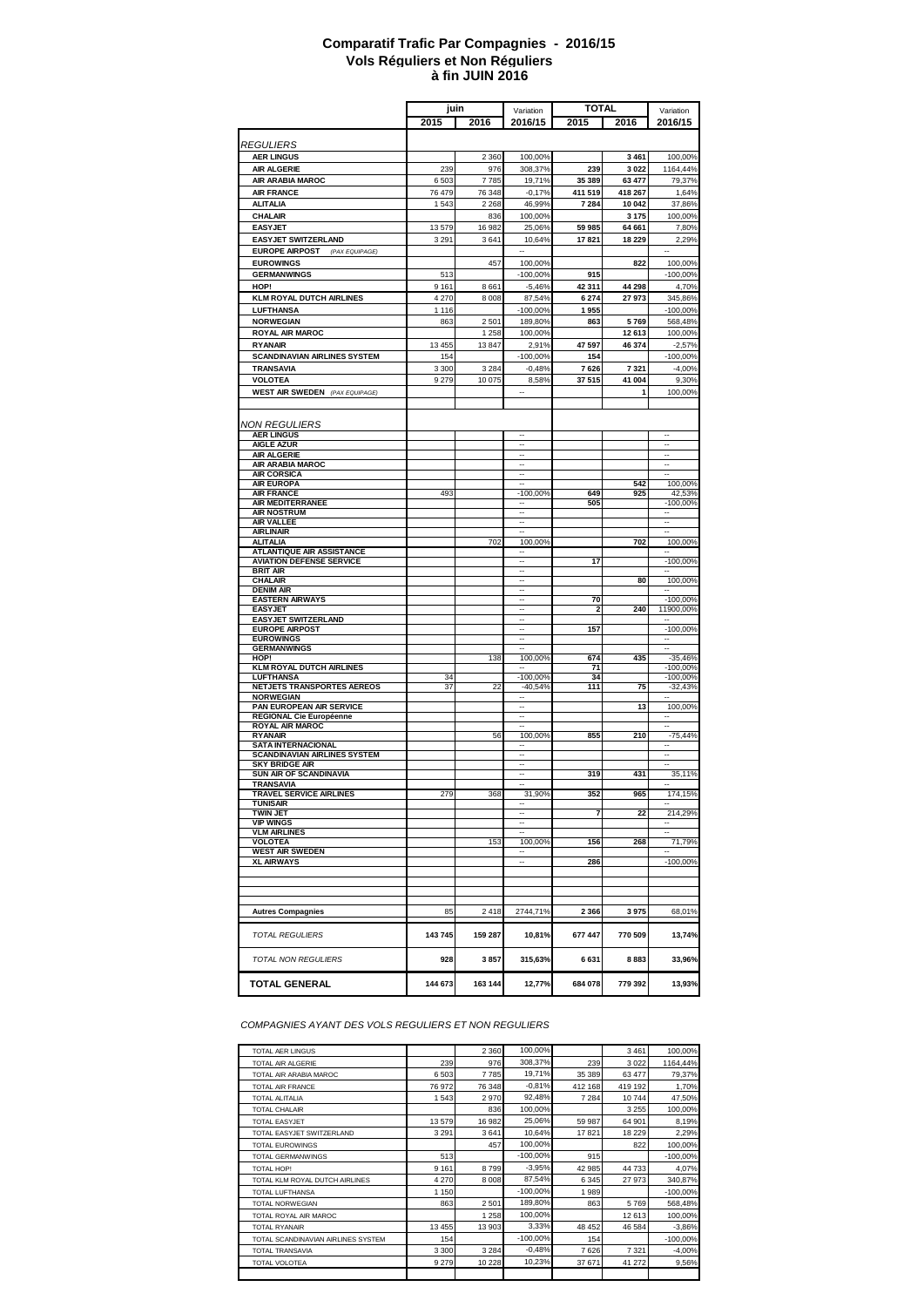### **COMPARATIF TRAFIC PAR DESTINATIONS ET NATIONALITES - 2016/15 à fin JUIN 2016**

|                                                       | juin                    |                    | Variation                                            | <b>TOTAL</b>    |                        | Variation                |
|-------------------------------------------------------|-------------------------|--------------------|------------------------------------------------------|-----------------|------------------------|--------------------------|
| <b>VILLES</b>                                         | 2015                    | 2016               | 2016/15                                              | 2015            | 2016                   | 2016/15                  |
| <b>PARIS</b><br><b>PARIS Ch Gaulle</b>                | 32 139                  | 31719              | $-1,31%$                                             | 183 567         | 186 939                | 1,84%                    |
| <b>PARIS ORLY OUEST (Air France)</b>                  | 44 652                  | 45 175             | 1.17%                                                | 228 947         | 232 608                | 1,60%                    |
| <b>PARIS LE BOURGET</b><br><b>PARIS ORLY (Autres)</b> | 20                      | 90                 | 350,00%<br>$\overline{a}$                            | 195<br>241      | 151                    | $-22,56%$<br>$-100,00%$  |
| <b>TOTAL PARIS</b>                                    | 76811                   | 76 984             | 0,23%                                                | 412950          | 419 698                | 1,63%                    |
| NATIONAUX HORS PARIS                                  |                         |                    |                                                      |                 |                        |                          |
| <b>AJACCIO</b>                                        | 1 1 0 1                 | 1 3 0 5            | 18,53%                                               | 2899            | 2741                   | $-5,45%$                 |
| BASTIA                                                | 16                      |                    | $-100,00%$                                           | 89<br>7         | 78                     | $-12,36%$                |
| <b>BIARRITZ</b><br><b>BORDEAUX</b>                    | 7<br>180                | 2<br>836           | $-71,43%$<br>364,44%                                 | 192             | $\overline{2}$<br>3428 | $-71,43%$<br>1685,42%    |
| <b>BREST</b>                                          | 1 202                   | 829                | $-31.03%$                                            | 3 3 3 6         | 3924                   | 17,63%                   |
| <b>CAEN</b><br><b>CHALON VATRY</b>                    |                         |                    | $\overline{\phantom{a}}$                             | 64<br>64        | 64<br>137              | 114,06%                  |
| LILLE                                                 | 10                      | 1 5 3 8            | 15280,00%                                            | 74              | 1603                   | 2066,22%                 |
| <b>LORIENT</b><br><b>LYON</b>                         | 2 2 0 1                 | 1 2 8 9            | $\overline{\phantom{a}}$<br>$-41,44%$                | 60<br>9585      | 60<br>5 3 4 7          | $-44,21%$                |
| <b>METZ NANCY</b>                                     |                         |                    | --                                                   | 66              | 5                      | $-92,42%$                |
| <b>NANTES</b><br><b>NICE</b>                          | 12 267                  | 14 125             | 15,15%<br>--                                         | 56 044<br>64    | 68709<br>62            | 22,60%<br>$-3,13%$       |
| PAU                                                   |                         |                    | Ξ                                                    |                 |                        | $\sim$                   |
| <b>RENNES</b><br><b>ST BRIEUC</b>                     |                         | 80                 | 100,00%<br>$\overline{a}$                            | 64<br>70        | 144<br>60              | 125,00%<br>$-14,29%$     |
| <b>STRASBOURG</b>                                     | 1659                    | 1439               | $-13,26%$                                            | 8415            | 4948                   | $-41,20%$                |
|                                                       |                         |                    |                                                      |                 |                        |                          |
| <b>Autres Charters Nat.</b>                           | 12                      | 168                | 1300,00%                                             | 663             | 866                    | 30,62%                   |
|                                                       |                         |                    |                                                      |                 |                        |                          |
| <b>TOTAL NATIONAUX HORS PARIS</b>                     | 18 655                  | 21 611             | 15,85%                                               | 81756           | 92 178                 | 12,75%                   |
| <b>TOTAL NATIONAUX</b>                                | 95 466                  | 98 595             | 3.28%                                                | 494 706         | 511876                 | 3,47%                    |
| <b>EUROPEENS</b>                                      |                         |                    |                                                      |                 |                        |                          |
| <b>AMSTERDAM</b>                                      | 4 2 7 0                 | 8 0 0 8            | 87,54%                                               | 6 3 4 9         | 27973                  | 340,59%                  |
| <b>BALE-MULHOUSE</b><br><b>BIRMINGHAM</b>             | 3 2 9 1                 | 3641               | 10,64%                                               | 17821           | 18 229<br>7            | 2,29%<br>100,00%         |
| <b>BRISTOL</b>                                        |                         |                    |                                                      |                 |                        |                          |
| <b>BRUXELLES</b><br><b>BUDAPEST</b>                   |                         |                    | $\overline{\phantom{a}}$<br>$\overline{\phantom{a}}$ | 10<br>277       | 4                      | $-60,00%$<br>$-100,00\%$ |
| <b>CARDIFF</b>                                        |                         |                    | Ξ.                                                   |                 | 172                    | 100,00%                  |
| <b>CHARLEROI</b><br><b>COLOGNE</b>                    | 5 6 5 8                 | 6917               | 22,25%<br>۰.                                         | 29 582          | 31 026                 | 4,88%<br>$\sim$ $\sim$   |
| <b>COPENHAGUE</b>                                     | 1 0 1 7                 | 2 5 0 1            | 145,92%                                              | 1017            | 5769                   | 467,26%                  |
| <b>CRACOVIE</b><br><b>DUBLIN</b>                      |                         |                    |                                                      | 542             |                        | 548,89%                  |
| <b>DUBROVNIK</b>                                      | 279                     | 2416               | 100,00%<br>$-100,00%$                                | 279             | 3517<br>379            | 35,84%                   |
| <b>DUSSELDORF</b>                                     | 513                     | 457                | $-10,92%$                                            | 923             | 836                    | $-9,43%$                 |
| <b>EDIMBOURG</b><br><b>FRANCFORT</b>                  | 556                     |                    | $-100,00%$                                           | 1 1 6 5         |                        | $-100,00%$               |
| <b>FRANCFORT HAHN</b>                                 | 4 9 34                  | 3 9 5 4            | $-19.86%$                                            | 15 152          | 11 840                 | $-21,86%$                |
| <b>FUNCHAL</b><br><b>GENEVE</b>                       | 16                      | 368<br>10          | 100.00%<br>$-37,50%$                                 | 146<br>45       | 596<br>77              | 308,22%<br>71,11%        |
| <b>LEEDS</b>                                          | 2863                    | 2976               | 3,95%                                                | 2863            | 3508                   | 22,53%                   |
| <b>LISBONNE</b><br><b>LONDRES GATWICK</b>             | 10 506                  | 14 3 34            | 36,44%                                               | 215<br>51 540   | 104<br>60 958          | $-51,63%$<br>18.27%      |
| <b>LONDRES LUTON</b>                                  | 3073                    | 2672               | $-13,05%$                                            | 4475            | 3967                   | $-11.35%$                |
| <b>MADRID</b><br><b>MALAGA</b>                        | 5<br>2                  |                    | $-100,00%$<br>$-100,00%$                             | 12<br>9         |                        | $-100,00%$<br>$-100,00%$ |
| <b>MALTE</b>                                          |                         |                    |                                                      | 228             |                        | $-100,00%$               |
| <b>MANCHESTER</b><br><b>MUNICH</b>                    | 594                     |                    | --<br>$-100.00\%$                                    | 824             | 214                    | 100,00%<br>$-100,00%$    |
| OSLO                                                  |                         |                    | $\overline{\phantom{a}}$                             |                 |                        | 44                       |
| <b>PALMA</b>                                          |                         |                    | $\overline{\phantom{a}}$<br>$\overline{\phantom{a}}$ |                 |                        | $\sim$ $\sim$            |
| <b>PORTO</b><br><b>PULA</b>                           |                         |                    | H                                                    | 356             | 252<br>171             | $-29,21%$<br>100,00%     |
| <b>RHODES</b>                                         |                         |                    | $\sim$                                               |                 |                        | $\sim$                   |
| <b>ROME FIUMICINO</b><br><b>ROTTERDAM</b>             | 1543<br>3316            | 2 2 7 0<br>3 2 8 4 | 47,12%<br>$-0.97%$                                   | 11 286<br>7 666 | 10 044<br>7321         | $-11,00%$<br>$-4,50%$    |
| <b>VARSOVIE</b>                                       |                         |                    |                                                      |                 |                        |                          |
| <b>VENISE</b><br><b>ZURICH</b>                        | $\overline{\mathbf{4}}$ | 160<br>376         | 3900,00%<br>100,00%                                  | 8<br>8          | 160<br>386             | 1900,00%<br>4725,00%     |
|                                                       |                         |                    |                                                      |                 |                        |                          |
|                                                       |                         |                    |                                                      |                 |                        |                          |
| <b>Autres Charters Euro.</b>                          | 19                      | 186                | 878,95%                                              | 929             | 873                    | $-6,03%$                 |
| <b>TOTAL EUROPEENS</b>                                | 42 459                  | 54 530             | 28,43%                                               | 153 727         | 188 383                | 22,54%                   |
| <b>INTERNATIONAUX</b>                                 |                         |                    |                                                      |                 |                        |                          |
| <u>AGADIR</u><br><b>ALGER</b>                         | 124                     | 824                | 564,52%                                              | 124             | 2870                   | 100,00%<br>2214,52%      |
| CASABLANCA                                            | 2661                    | 3670               | 37.92%                                               | 13 189          | 29 900                 | 126,70%                  |
| DAKAR<br><b>DJERBA</b>                                |                         |                    | $\overline{\phantom{a}}$<br>L.                       |                 |                        | 44<br>$\sim$             |
| <b>FES</b>                                            | 2830                    | 2 4 2 5            | $-14,31%$                                            | 15 669          | 19924                  | 27,16%                   |
| <b>ISTANBUL</b><br><b>JEDDAH</b>                      |                         |                    | $\overline{\phantom{a}}$<br>--                       |                 |                        | $\sim$ $\sim$            |
| <b>MARRAKECH</b>                                      |                         | 1 1 6 9            | 100,00%                                              | 6               | 11 255                 | 187483,33%               |
| <b>MONASTIR</b>                                       |                         |                    |                                                      |                 |                        |                          |
| <b>NADOR</b><br>ORAN                                  | 1014<br>115             | 1 3 4 2<br>152     | 32,35%<br>32,17%                                     | 6 533<br>115    | 11 347<br>152          | 73,69%<br>32,17%         |
| <b>OUJDA</b>                                          |                         |                    | $\sim$                                               |                 |                        | $\sim$                   |
| <b>TANGER</b><br>TUNIS                                |                         | 437                | 100,00%<br>۰.                                        | 1               | 3673                   | 100,00%<br>$-100,00%$    |
|                                                       |                         |                    |                                                      |                 |                        |                          |
|                                                       |                         |                    |                                                      |                 |                        |                          |
| <b>Autres Charters Inter.</b>                         | 4                       |                    | $-100,00%$                                           | 8               | 8                      |                          |
| TOTAL INTERNATIONAUX                                  | 6748                    | 10 019             | 48,47%                                               | 35 645          | 79 133                 | 122,00%                  |
| <b>TOTAL</b>                                          | 144 673                 | 163 144            | 12,77%                                               | 684 078         | 779 392                | 13,93%                   |